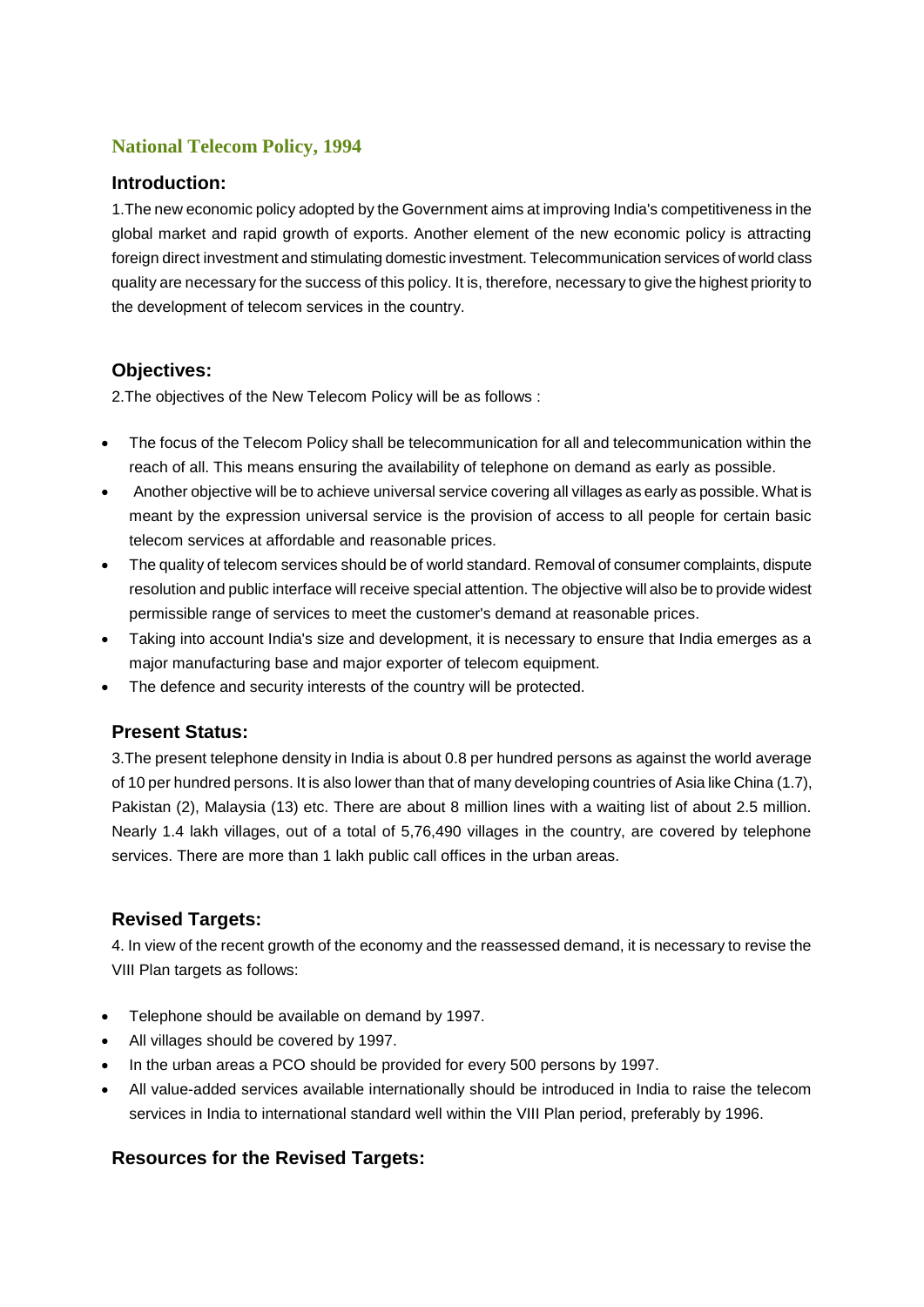5. The rapid acceleration of Telecom services visualised above would require supplementing the resources allocated to this sector in the VIII plan. The total demand (working connections + waiting list) showed a rise of nearly 50% from 7.03 million on 1.4.1992 to 10.5 million on 1.4.1994 over a three year period. If the demand grows at the same rate for the next three years, it would touch about 15.8 million by 1.4.1997. The actual rate of growth is likely to be higher as the economy is expected to grow at a faster pace. Achieving the target of giving telephone on demand by 1997 would thus imply releasing about 10 million connections during the VIII Plan as against the existing target of 7.5 million. Release of 2.5 million additional lines alone would require extra resources to the tune of Rs. 11,750 crores at a unit cost of Rs. 47,000 per line at 1993-94 prices. To this must be added the requirement on account of additional rural connections of Rs. 4,000 crores.

6.Even with the comparatively modest targets of the VIII Plan, as originally fixed, there is a resource gap of Rs. 7,500 crores. The additional resources required to achieve the revised targets would be well over Rs. 23,000 crores. Clearly this is beyond the capacity of Government funding and internal generation of resources. Private investment and association of the private sector would be needed in a big way to bridge the resource gap. Private initiative would be used to complement the Departmental efforts to raise additional resources both through increased international generation and adopting innovative means like leasing, deferred payments, BOT, BLT, BTO etc.

#### **Hardware:**

7.With the objective of meeting the telecom needs of the country the sector of manufacture of telecom equipment has been progressively re-licensed. Substantial capacity has already been created for the manufacture of the necessary hardware within the country. The capacity for manufacture of switching equipment, for example, exceeded 1.7 million lines/year in 1993 and is projected to exceed 3 million line/year by 1997. The capacity for manufacture of telephone instruments at 8.4 million units per year is far in excess of the existing or the projected demand. Manufacturing capacities for wireless terminal equipment, Multi Access Radio Relay (MARR) for rural communication, optical fibre cables, underground cables etc. have also been established to take care of the requirements of the VIII Plan. With the revision of the targets demand would firm up and there would be an incentive to expand the capacities to meet the extra requirement.

### **Value Added Services:**

8.In order to achieve standards comparable to the international facilities, the sub-sector of value-added services was opened up to private investment in July 1992 for the following services :

- Electronic Mail
- Voice Mail
- Data Services
- Audio Text Services
- Video Text Services
- Video Conferencing
- Radio Paging
- Cellular Mobile Telephone